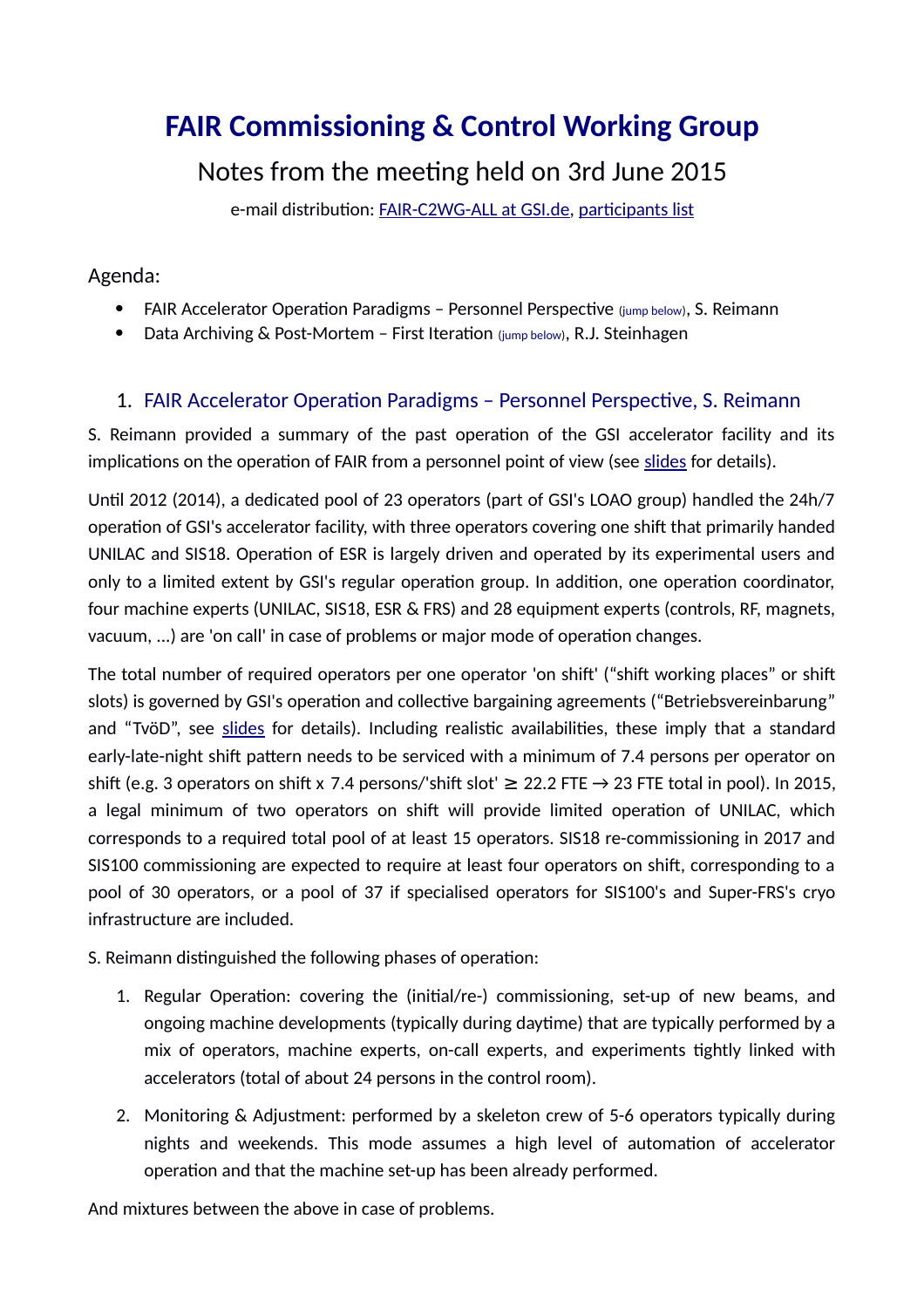The various possible operation paradigms were discussed in order to address the future challenges of FAIR operation at hand: massive parallel operation, new operator skill requirements, limited operator resources. The extremities are covered by:

- One operator per machine (OPM): this scheme focuses on optimising the accelerator individually and is similar to present operation at GSI. The advantages are better skilled operators, causing less operational errors and faster beam set-up for a specific accelerator (only). The disadvantages cover [but are not limited to] reduced interface efficiencies of transferring beams across accelerators domains, limited possibility of setting up multiple experiments in parallel, and limited flexibility of shift planning (an operator can only be replaced by another with the same expertise). This scheme requires a much larger pool of operators (59 compared to presently 23 persons, excluding cryo-operators), increasing the annual operation costs of FAIR, and cannot avoid potentially idle resources when not all accelerators or experiments are being operated.
- One operator per experiment (OPE): this scheme focuses on the optimisation of the beam production chain across accelerators to the experiments and is the proposed control and operation strategy for FAIR. The advantages of this scheme are a more efficient set-up and interface across accelerators and to the experiments, reduced number of required personnel (30-37 compared to presently 23 persons, excluding cryo-operators), the operator being an expert and more highly motivated to deliver the required beam parameter ("my experiment"), and more redundancy thus flexibility with respect to shift planning. Some of the disadvantages to be addressed are better and continuing training requirements for operators, requirement of more common tools and automation of standard processes across accelerators, and adapted console scheme.

S. Reimann stressed that hybrid options between these two extremities are possible: e.g. that the more experienced shift-leaders/operators that can cover a broader range of accelerator domains are paired with operators that are machine-type specialists (e.g. LINACS, ring accelerators). While this hybrid (close to the one-operator-per-experiment paradigm) is favoured, he pointed out that the following aspects would need to be addressed: larger control room, specialized operator training, stable long-term beam time scheduling, digital control room, generic operation software, consistent look and feel high-level automation, restricted parallel access on machine settings. If we cannot be assured on these points, a substantial increase of the required personnel for standard operation is needed.

S. Reimann further proposed some additional measures to aid future operation:

- add option for shift work to new contracts (operators on demand)
- add software skills as a requirement for operators (creating automation procedures)
- new operators should also have some theoretical background in physics
- development of a dedicated operator training concept
	- periodic lectures (similar to [AXEL@CERN\)](mailto:AXEL@CERN)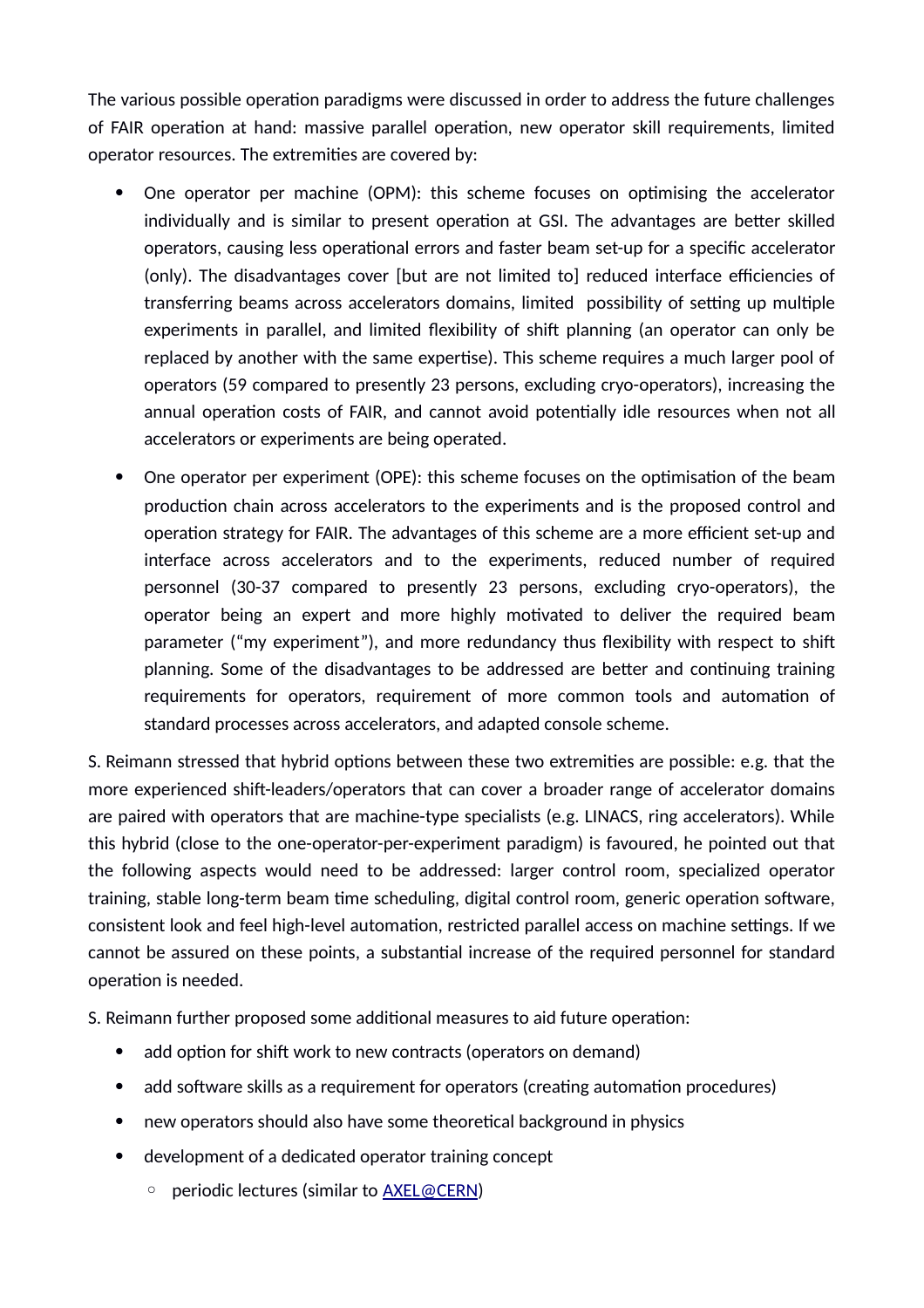- hands-on training (2016 CRYRING, from 2017 on dedicated training shifts)
- operator exchange with other facilities

#### *Discussion:*

## **Actions:**

- **FC<sup>2</sup>WG-all:** discuss and evaluate the presented proposal for its viability
- **M. Winkler (MPL), S. Pietri:** discuss which part of Super-FRS operation should, could, needs to be done by  $OP \rightarrow$  by August (S. Pietri dicit)
- **L. Groening (MC), P. Gerhard:** discuss if UNILAC operation should be separated from the rest of FAIR-operations and follow a distinct different paradigm
- **R. Steinhagen (MPL), S. Reimann:** 
	- organise a FC<sup>2</sup>WG follow-up to reiterate on the presented operational paradigm (target: FC2WG meeting early autumn)
	- formalise and submit the FC<sup>2</sup>WG proposal to the GSI/FAIR management

### <span id="page-2-0"></span>2. Data Archiving & Post-Mortem – First Iteration, R.J. Steinhagen

R. Steinhagen discussed (see [slides\)](https://fair-wiki.gsi.de/foswiki/pub/FC2WG/FairC2WGMinutes/20150603_FCWG_Archiving_and_PM.pdf) the various use-cases and requirements and the planned *Archiving* and *Post-Mortem Systems* for FAIR. The aim of these is the central collection and storage of pertinent accelerator data to permit a quantitative analysis of the accelerator performance and its proper function. He further distinguishes:

- 'Data Archiving' as a continuous, periodic and slow data acquisition (aka. 'Logging') that is used to reconstruct and re-analyse machine or beam condition, from
- 'Post-Mortem' as a fast, transient data recording, that is executed asynchronously in response to a 'post-mortem' event typically containing high frequency data, used to reveal the causes of emergency beam aborts, possible equipment damage and to validate the correct functioning of the machine protection systems.

Some of the main use-case examples include the quantitative comparison of present and past machine performances and stability in order to guide the ongoing optimisation of the machine from time scales of cycle-to-cycle up to covering several month to years of operation. An important application of gathering and storing, for example, beam data are cycle-to-cycle feedbacks that use the recorded information to automatically re-steer the machine for recurring systematic drifts based on these data. Similar schemes used at CERN have been shown. Similar semi-automated cycle-to-cycle feedback systems will be also deployed for FAIR that control (in order of priority): orbit (SIS18 recommissioning in 2017), trajectory (injection/extraction steering), tune and chromaticity.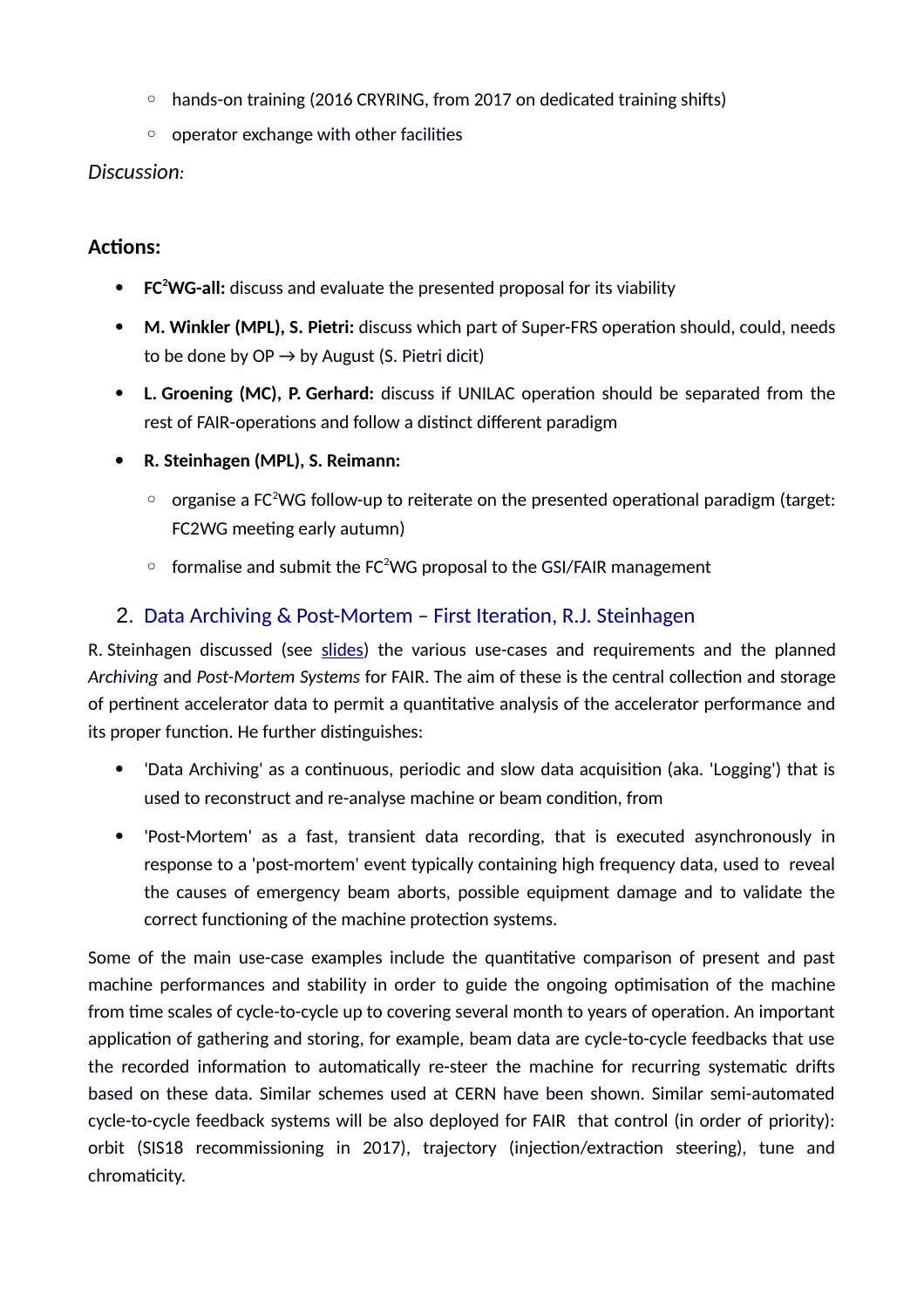Another important application of archiving and post-mortem is the quantitative analysis of 'near misses' or rare events that could be used to mitigate these events and/or to propose new counter measures intercepting these at an earlier (/safer) stage based on the observed actual frequency of the individual events. Some examples included but are not limited to: analysis of near-misses not caught by post-mortem or the machine protection systems, but that are visible (e.g. as slow drifts) in the archiving system; or establishing reliable reference and tolerance thresholds that optimise machine availability based on past operational experiences (see [slides](https://fair-wiki.gsi.de/foswiki/pub/FC2WG/FairC2WGMinutes/20150603_FCWG_Archiving_and_PM.pdf) for details).

R. Steinhagen emphasised that the specific data sources that are required or useful for a later analysis are not always known in advance. Signals considered initially as 'noise' may contain pertinent information after detailed analysis ("somebody's 'noise' is somebody else's 'signal'" principle). This particularly applies for machine development studies during which, all relevant data may not necessarily have been recorded and that often reveal unexpected effects during the post-analysis of the studies [N.B one of the main reasons why MDs are performed]. In addition, the analysis of rare events can be particularly difficult, due to not being easily reproduced or because of a potential history of 'near misses' that might not have been detected by the post-mortem trigger infrastructure. A repetition of these types of study for the sake of uncovering additionally required information would waste beam time and create unnecessary costs.

It was proposed to aim to monitor and archive a wide range of accelerator-related signals continuously for FAIR to open the possibility of providing evidence for difficult operational, optimisation and machine protection scenarios. The non-exhaustive list of devices covers beam instrumentation, feedbacks, beam absorbers and collimators, cryogenics, kickers, power converters and quench protection systems, radio-frequency cavities, radiation monitors, timing system and interlocks, vacuum, access system and other general FAIR infrastructure.

R. Steinhagen provided a first estimate for the data bandwidth and total amount of data required for a full coverage of the FAIR accelerator facility: the required sampling rates are dependent on the expected normal accelerator time constants (control theory: sampling typically 20 to 40 times larger than the natural bandwidth), e.g. 1 kHz for SIS18, 100 Hz for SIS100, and 10 Hz for CR and HESR. The required sampling for HEBT and Super-FRS needs to be further evaluated since the time constants vary largely depend on whether the beam is extracted in a single shot (e.g. sampling  $\sim$ 0.1 ...1 Hz) or whether a slow resonant extraction is used (e.g. sampling 10 .. 1k Hz). The resulting corresponding total data bandwidth has been estimated to be about 10 MByte/s and data volume of about 5 TByte/week (see [slides](https://fair-wiki.gsi.de/foswiki/pub/FC2WG/FairC2WGMinutes/20150603_FCWG_Archiving_and_PM.pdf) no 16 for details).

These data rates would need to be reduced by a factor of 25 to 50 to achieve a viable long-term storage in the order of 5 to 10 TByte/year. It is thus proposed to keep the high-frequency data streams in the short-term (couple of weeks up to a (few) month(s)), and to continuously reduce and store a reduced low-bandwidth copy of the data in the long-term (time scale: several years). The required data reduction could be implemented through a variety and combination of options: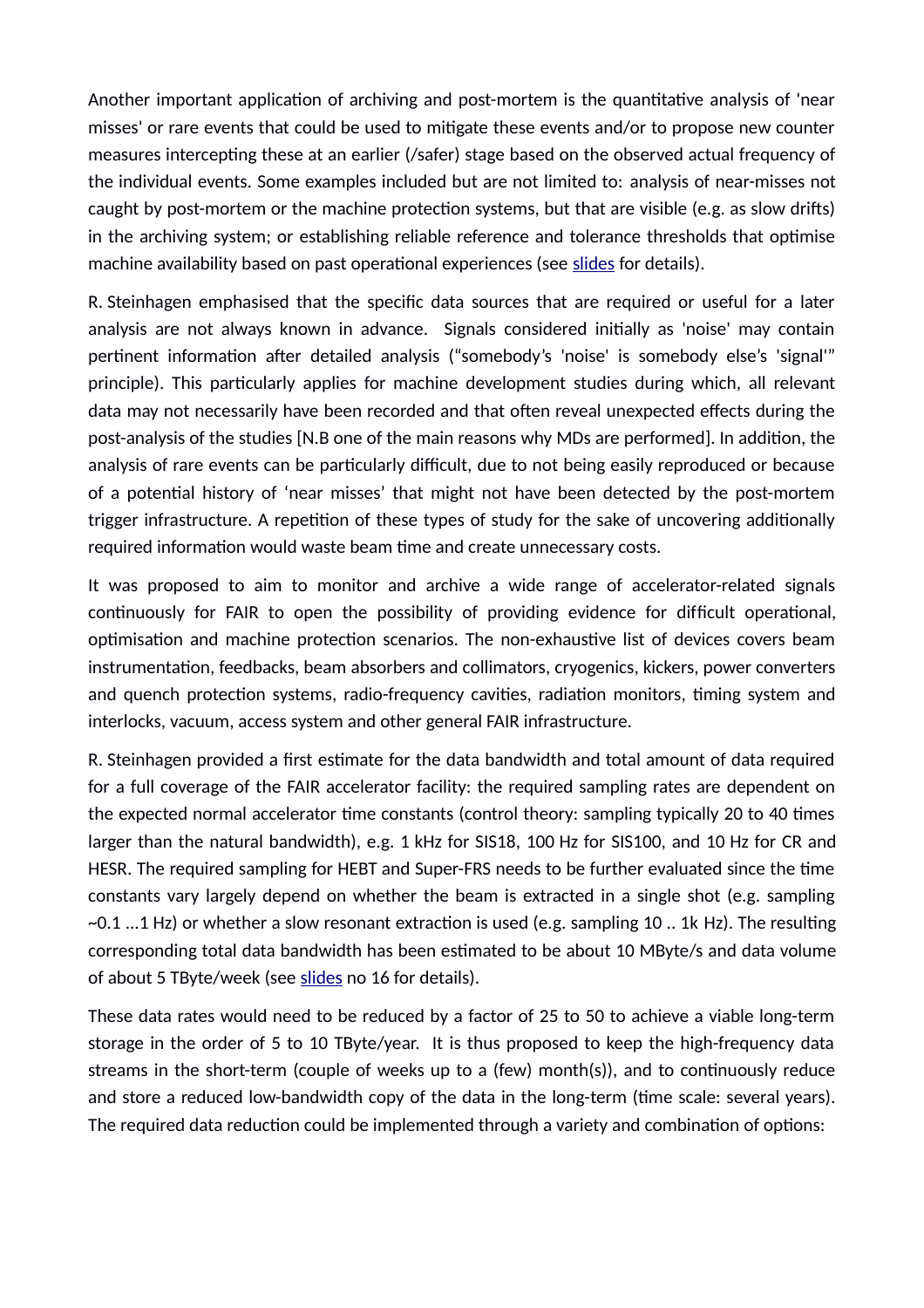- storing some variables only in the short-term storage which is acceptable for some (i.e. 'expert-only') variables, as they lose importance after a few weeks (N.B. individual definition of short- vs. long-term storage can be changed at any time if deemed necessary)
- dropping BI data for periods without beam (e.g. during shut-down, cycles without beam). This would require a reliable beam current information.
- 'Machine-Mode' or 'Beam mode' dependent data rates (initial proposal for modes to be discussed in the next  $FC<sup>2</sup>WG$  meeting).
- Beam-process dependent data rates: no-beam, injection, ramp, flat-top/(fast) extraction, slow-extraction, coasting, ramp-down
- broad rule of keeping 1 kHz data for a few weeks and then to indiscriminately down-sample it to 1 Hz. Option 1: keeping high-frequency data on request for machine development purposes. Option 2: beam mode dependence: 'high' (1 kHz) during set-up/intensity ramp up, 'low' (10/100 Hz) during production runs
- On-change data reduction: this concept is easy for boolean or integer type values (e.g. 'on','off', statuses etc.), but non-trivial for floating point values. A proposed possible compromise would be to:
	- compute and store the minimum, mean, standard deviation, median and maximum trace of a given variable for a given cycle and to keep a full snap-shot every e.g. one hour
	- store full data trace for transients, e.g. if the actual value exceeds more than a predefined number of standard deviations from the mean trace (see [slides](https://fair-wiki.gsi.de/foswiki/pub/FC2WG/FairC2WGMinutes/20150603_FCWG_Archiving_and_PM.pdf) no 19 for a graphical visualisation).

As notable exceptions: beam profile data at injection or at extraction should be excluded from the data reduction. The archiving should keep the full data rate for the last minute before a postmortem event in response to a beam-abort or quench. The latter would be used to detect and analyse drifts or precursors just prior to the post-mortem event.

While the required expected write-bandwidth is only about 10 MByte/s, many more users are expected and thus sufficient read-bandwidth margins need to be foreseen to support multiple accesses to extract, use and analyse the stored data. The total number of archiving clients needs to be established but probably ranges from 10 to 100. As an option, the available read-bandwidth could be reduced gradually as a function of time (e.g. high-bandwidth for a couple of month, lowbandwidth after a year).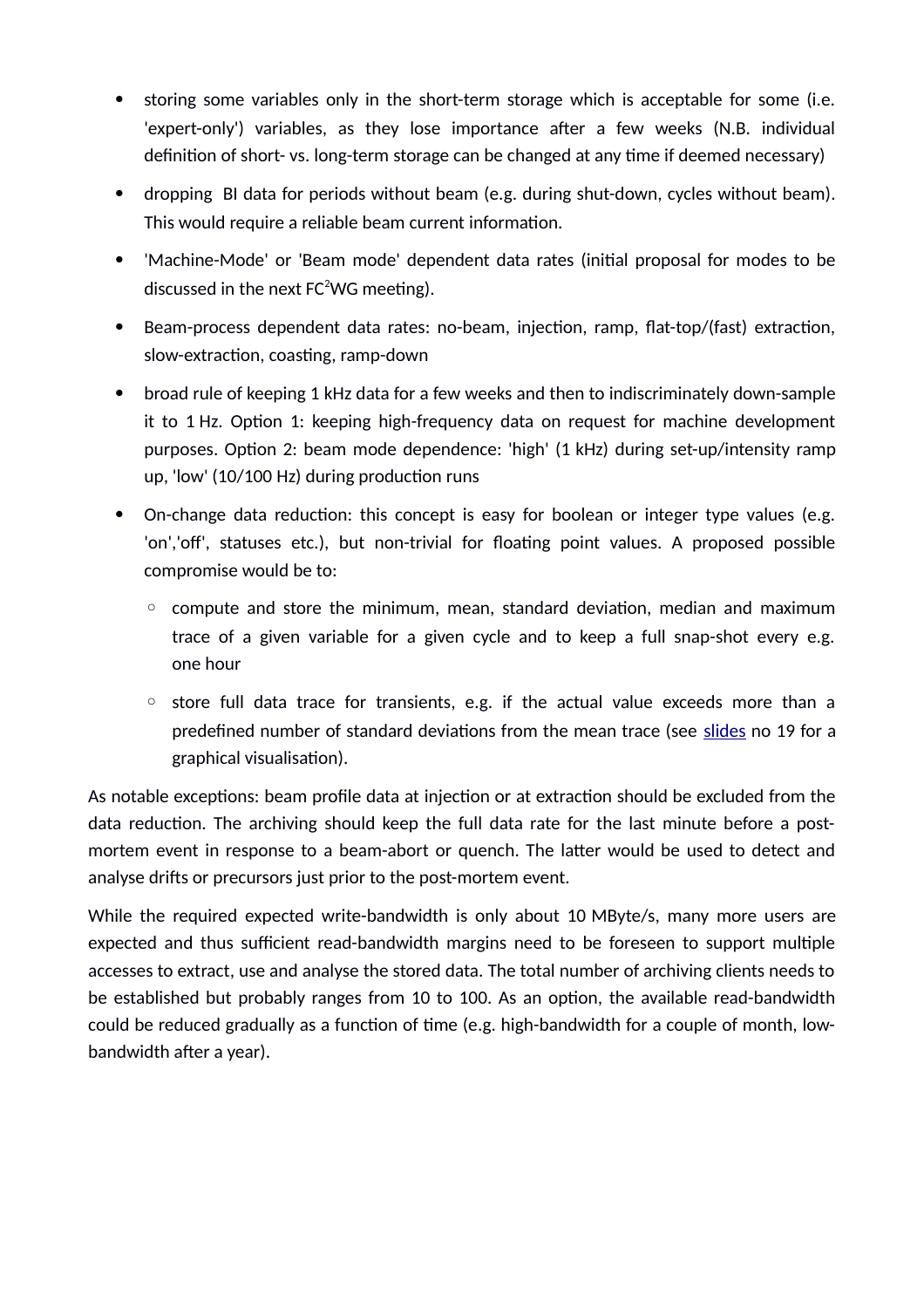The archiving system should provide additional pre-filter options in order to optimise the amount of data to be extracted for an analysis. This includes, for example,

- time selections covering multiple windows, intervals, or cycles, as well as
- more refined options that limit the data based on whether
	- there was actually beam in the machine during a given cycle or beam processes
	- retrieve data between two pre-defined recurring events
	- cycle or beam production chain selection for a given beam type (e.g. U28+-only, U92+ for-CBM, 'protons for p-production', ..), and
- other meta-information (filter conditions)
	- Beam parameter: ion-species, beam target (experiment), actual intensity, actual beam transmission, targeted intensity range, …
	- Machine parameter: ramp-rate, min./max. rigidity, injection/extraction energy, slow/fast extraction, cycle/store length
	- Cycles with(-out) post-mortem events
	- Operational ranges: OP year, between technical stops, OP week, OP day, etc.

#### **Next Steps and Actions:**

- **FC<sup>2</sup>WG-all:**
	- discuss and evaluate are there other important use-cases
	- meta-Information (filter conditions): more input/confirmation from potential users is needed (please contact: R. Steinhagen, L. Hechler or J. Fitzek)
	- Is the proposed data reduction paradigm acceptable
- **All MPLs & Eq. Groups (BI, CO, RF, …):**
	- Get better data rate/volume estimates: detailed list of devices, variables per device class (1st iteration), Post-mortem data  $\rightarrow$  complete [Excel sheet](https://fair-wiki.gsi.de/foswiki/pub/FC2WG/FairC2WGMinutes/20150603_FAIR_Archiving_VarDef_template.xls) (send to R. Steinhagen)
	- check logging time constants particularly for smaller machines (CR, HESR, …)
- **CSCO: L. Hechler, J. Fitzek, S. Jülicher:**
	- first conceptual proposal for Archiving System architecture and required HW
- **R. Bär, L. Hechler, J. Fitzek, R. Steinhagen:**
	- Archiving System specification for circulation/approval by Q4-2015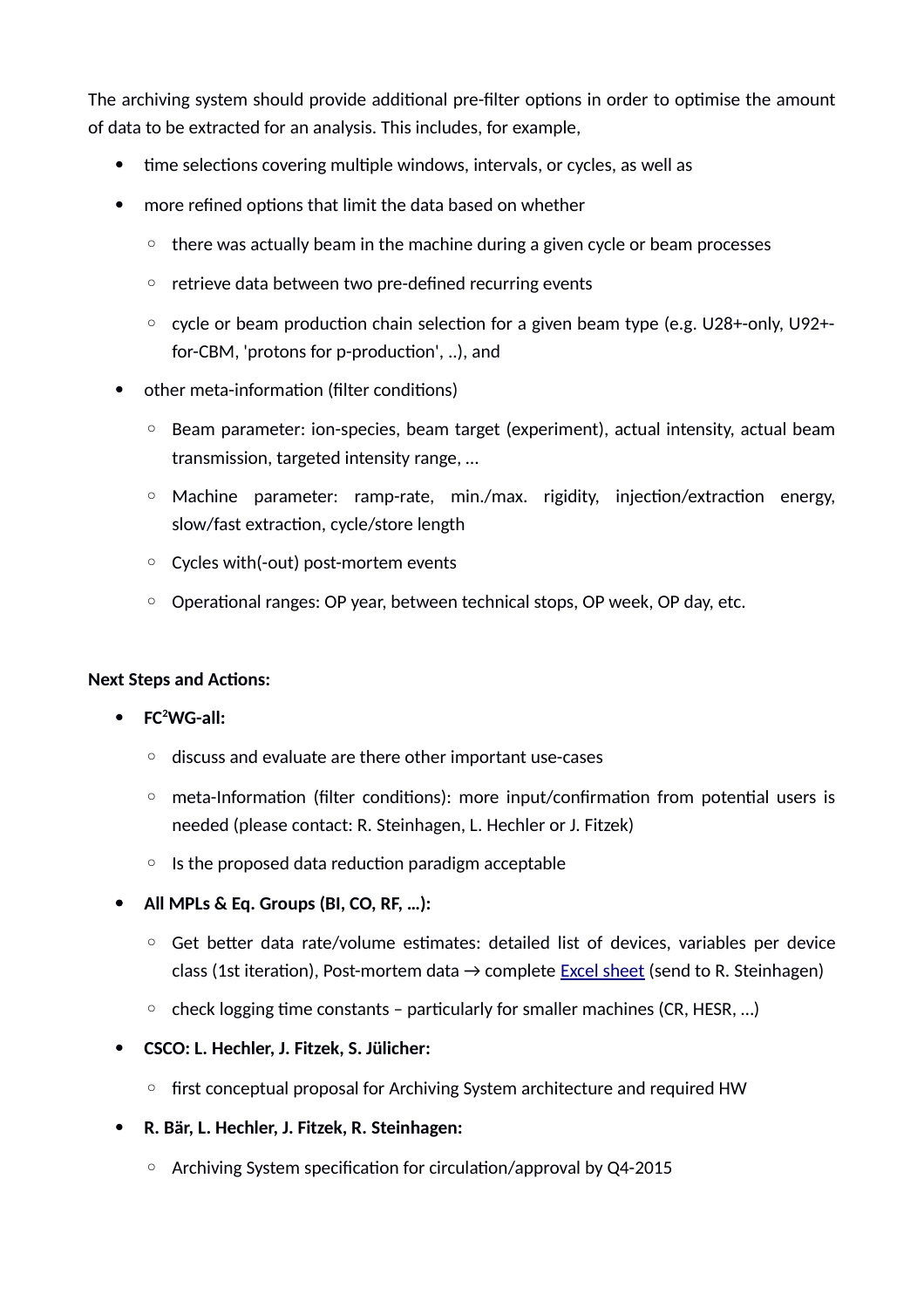#### *Discussion:*

R. Bär confirmed that the Archiving System requirements needs to be collected during summer 2015, implement during 2016, and deployed (in an early prototype version) for SIS18 recommissioning in 2017.

S. Petri affirmed that he would cover and fill-in the requirements deriving from Super-FRS operation, but asks who would cover other generic or specific equipment such as vacuum system. R. Steinhagen replied that both the vacuum group and other experiments or MPLs should provide the data and that the filtering and handling of duplicates would be handled off-line.

M. Steck asked whether and where the reference values for the equipment are being stored and whether changes that bypass LSA (the new settings management system) are being tracked as well. R. Steinhagen iterated that LSA preferably stores and handles reference settings since it not only intrinsically provides a history of all past references and their changes but also that these references settings could be easily restored to earlier values. Nevertheless, as also indicated in the [Excel sheet,](https://fair-wiki.gsi.de/foswiki/pub/FC2WG/FairC2WGMinutes/20150603_FAIR_Archiving_VarDef_template.xls) the Archiving System could easily store also reference values alongside the actual measured variables. J. Fitzek confirmed that LSA is designed to keep the history even for two or more year-old reference data. D. Ondreka pointed out that there are some limits for keeping and restoring the reference settings via LSA, e.g. if the machine modelling (parameter propagation, incorporation rules, etc.) has been changed in the mean time.

R. Bär outlined the scope of that CSCO will define the technical constraints, and Cosylab will, in response, propose a design based on these requirements. The cut-off of which requirements are included that would be implemented by Cosylab and which need to be implemented by CSCO remains to be clarified.

C. Kleffner inquired whether there would be any constraints on the frequency. R. Bär clarified that there are some limits of old devices which need to be checked w.r.t. realisability of high acquisition rates, but both R. Bär and R. Steinhagen confirmed that for non post-mortem type data a rate of 1 kHz is being given as a reasonable upper limit.

R. Steinhagen mentioned that a tentative list of devices to be logged already exists and that this had been used to give the afore-mentioned bandwidth and data volume estimates (initial estimate ~10 MB/s, tens of TB short-term and similarly long-term storage). However, this list needs to be checked with requirements coming from other archiving users and data providers (BI, RF, …) to ensure that not too many devices are missed for the first iteration.

Questions about the flexibility of the system have been raised and about what could be added at a later stage. R. Steinhagen confirmed that the targeted system will be designed to be very flexible and that new devices or variables could be added at a later stage. The purpose of the first survey is to get a better estimate of the required total data bandwidth and storage space. A better estimate is necessary for the specification and the layout of the system.

R. Bär elaborated further that the data could be stored mode-dependent, e.g. different data rates during shut-down. M. Steck asked whether the archiving would run all year. R. Bär confirmed this.

O. Kester asked whether all machines shall be covered by this Archiving System. R. Steinhagen: Yes. A. Reiter asked whether the data will be also accessible online for operators. R. Steinhagen